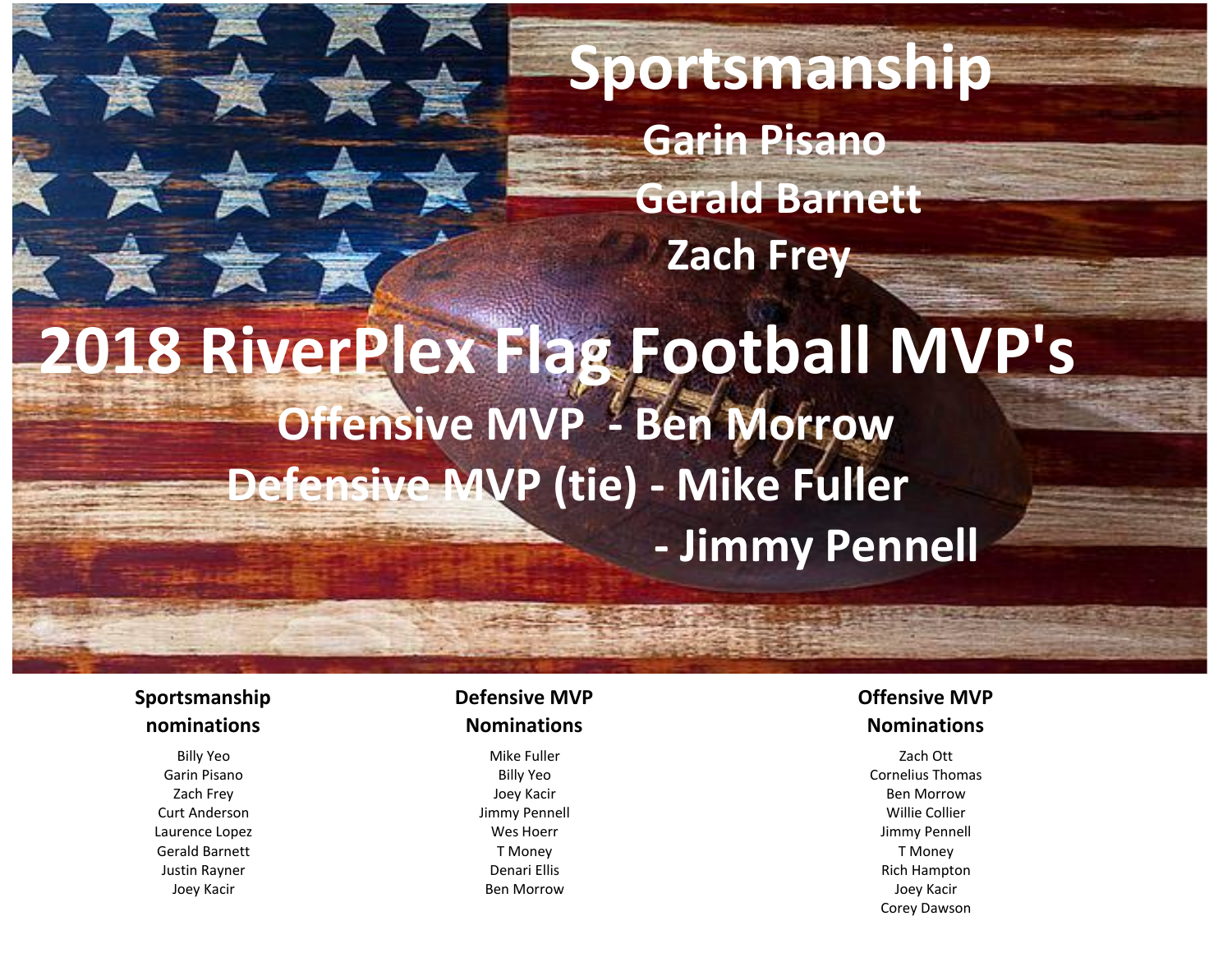# **2018 RiverPlex Flag Football**

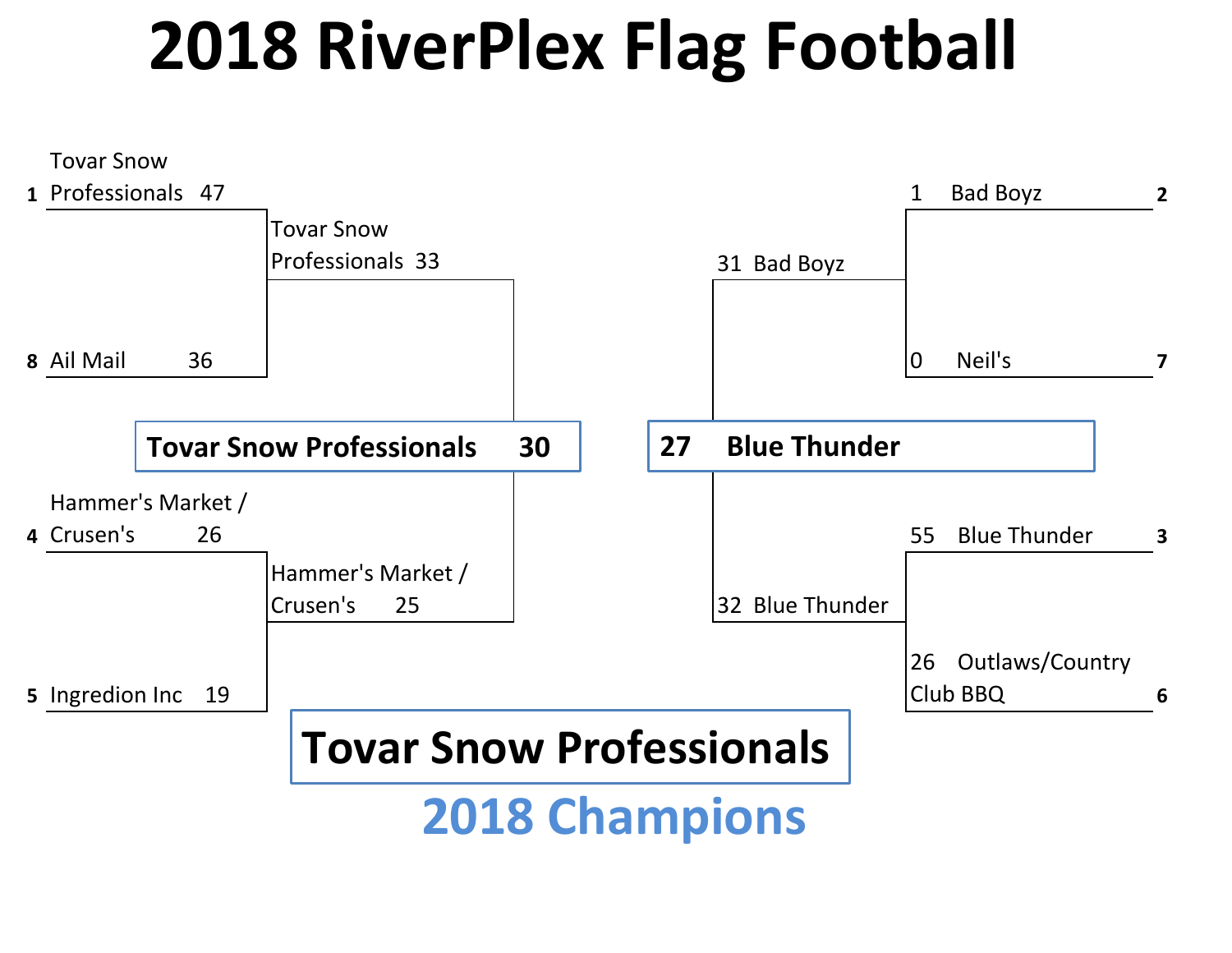# **2018 RiverPlex Flag Football**

## **Final Regular Season Standings**

| 2 |
|---|
|   |
| 2 |
| 2 |
| 4 |
| 5 |
| հ |
|   |
|   |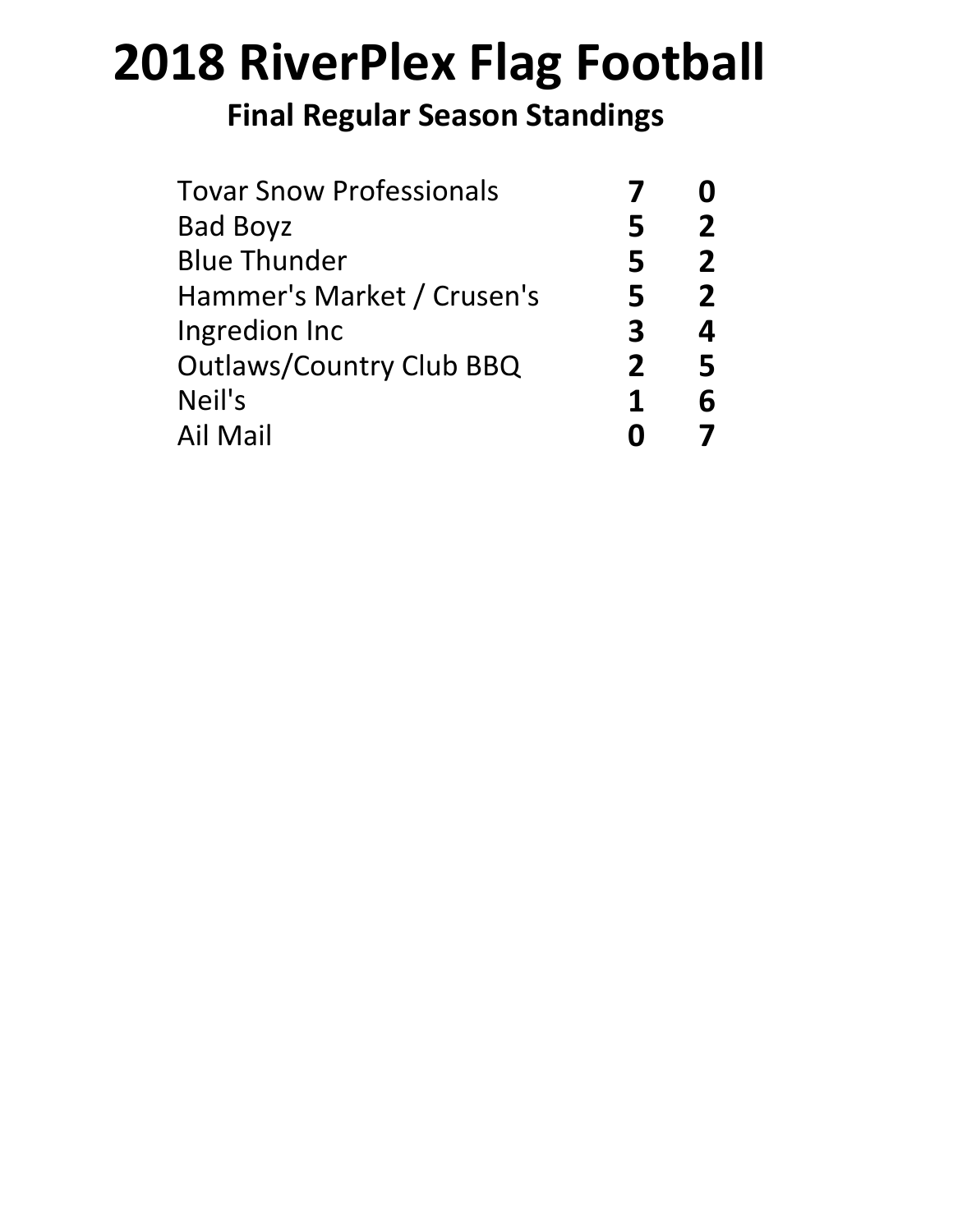### **January 7 January 14 January 21**

- - **69** Tovar Snow Professionals **69** Bad Boyz **74** Bad Boyz
	-

#### **1** Blue Thunder **45** Hammer's Market/Crusen's **48** Tovar Snow Professionals **0** Outlaws/Country Club BBQ **31** Neil's **7** Ingredion Inc

- **60** Bad Boyz **60** Blue Thunder **50** Hammer's Market/Crusen's **12** Hammer's Market/Crusen's **18** Air Mail **45** Blue Thunder
- **6** Air Mail **0** Ingredion Inc **0** Outlaws/Country Club BBQ
- **0** Ingredion Inc **40** Tovar Snow Professionals **60** Neil's **1** Neil's **25** Outlaws/Country Club BBQ **30** Air Mail

### **February 4 February 18**

- **50** Hammer's Market/Crusen's **64** Hammer's Market/Crusen's **46** Tovar Snow Professionals
- **14** Neil's **20** Outlaws/Country Club BBQ **25** Ingredion Inc
- **26** Air Mail **40** Neil's **0** Neil's
- **44** Blue Thunder **27 OT** Tovar Snow Professionals **55** Bad Boyz **40** Bad Boyz **26** Bad Boyz **7** Air Mail

## **March 4**

- **14** Outlaws/Country Club BBQ **34** Air Mail **14** Hammer's Market/Crusen's **52** Tovar Snow Professionals **32** Ingredion Inc **44** Blue Thunder  $\mathbb{C}$   $\begin{bmatrix} 14 & \text{Outlaws/Country Club BBQ} \\ \text{Outlaws/Country Club BBQ} \end{bmatrix}$  34 Air Mail
	- **44** Ingredion Inc **1 67** Blue Thunder **1 1** Outlaws/Country Club BBQ
		-
		-

**1** Bad Boyz **0** Neil's

**26** Ingredion Inc

**24** Blue Thunder

**26** Air Mail

#### **March 11 March 18 March 25**

**27** Hammer's Market/Crusen's

**25** Tovar Snow Professionals

**66** Outlaws/Country Club BBQ

**see playoff brackets see playoff brackets**

**R R**  $S \left| \begin{array}{ccc} 1 & 0 & 0 \\ 1 & 0 & 0 \end{array} \right|$ **C C**  $\begin{bmatrix} 27 & \text{Hammer's Market/Crussen's} \\ 26 & \text{Ingregation Inc} \end{bmatrix}$ **E S**

**S S C O R E**

**O**

**S**

**R**

**E**

**S**

**O S**

**S**

**S**

**C**

**O**

**R**

**E**

**R E S**

**S E**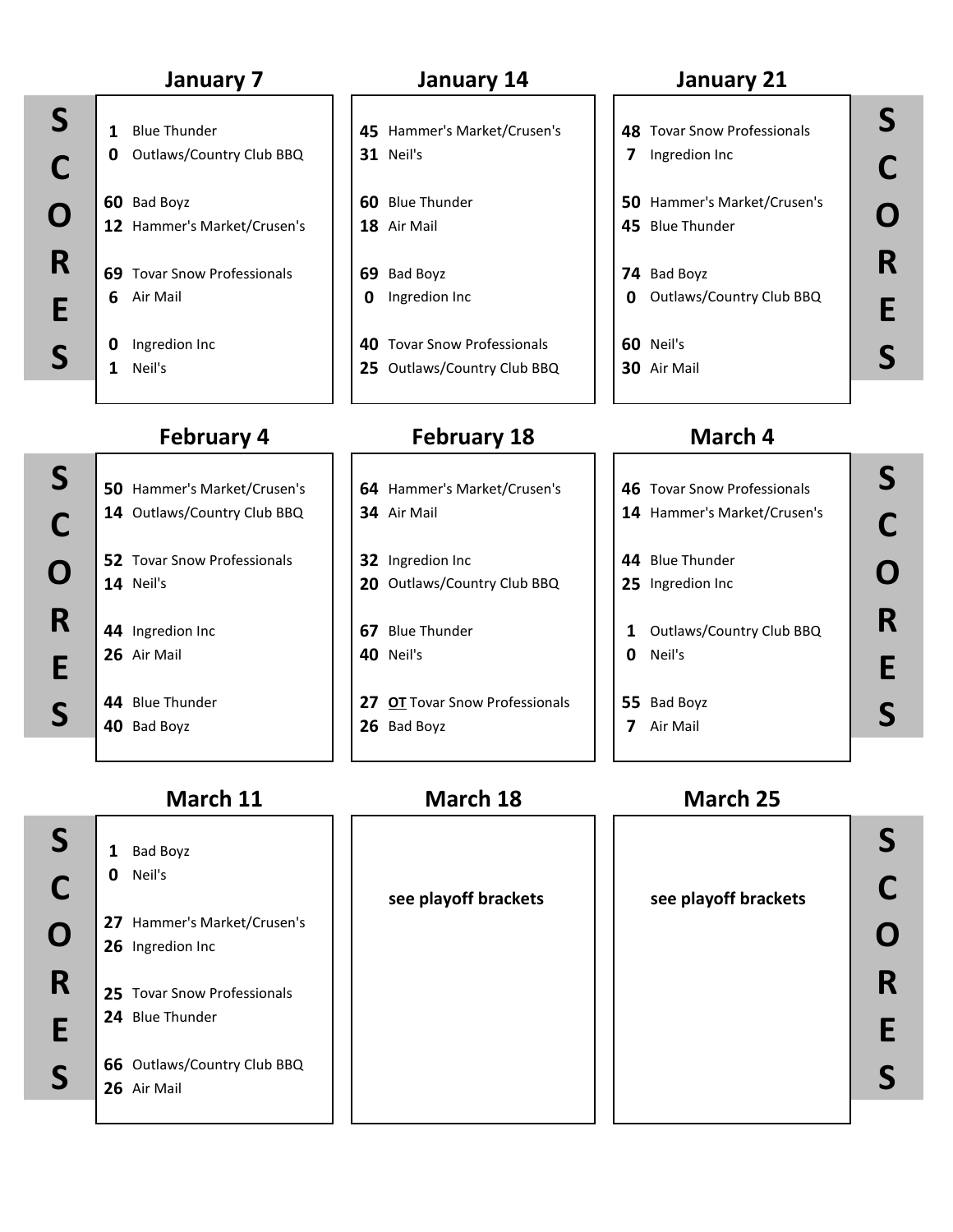# **Past Champions**

| <b>Tovar Snow Professionals</b><br><b>Blue Thunder</b> | 30<br>27        |    | 2018 |
|--------------------------------------------------------|-----------------|----|------|
| <b>Tovar Snow Professionals</b><br>Dola Dola Bills     | 45<br><u>40</u> |    | 2017 |
| <b>Bad Boyz / TnT's</b><br><u>Dola Dola Bills</u>      | 32<br>21        |    | 2016 |
| <b>Dola Dola Bills</b><br><u>Lions</u>                 | 58<br>27        |    | 2015 |
| JoJo's<br>Dola Dola Bills                              | 25<br>14        |    | 2014 |
| <b>Bad Boyz</b><br><u>TnT's</u>                        | 44<br>38        |    | 2013 |
| TnT's<br><u>JoJo's</u>                                 | 39<br>27        |    | 2012 |
| <b>Dola Dola Bills</b><br><u>JoJo's</u>                | 53<br>13        |    | 2011 |
| <b>Lumenok</b><br>Alwan's                              | 26<br><u>24</u> |    | 2010 |
| JoJo's<br><b>Air Show</b>                              | 45<br>43        |    | 2009 |
| Onya<br><b>Bad Boyz</b>                                | 6<br>0          | OT | 2008 |
| <b>Lumenok</b>                                         |                 |    | 2007 |
| <b>Hooters (aka Bad Boyz)</b>                          |                 |    | 2006 |
| <b>Hooters (aka Bad Boyz)</b>                          |                 |    | 2005 |
| <b>Air Mail</b>                                        |                 |    | 2003 |
| <b>Air Mail</b>                                        |                 |    | 2004 |